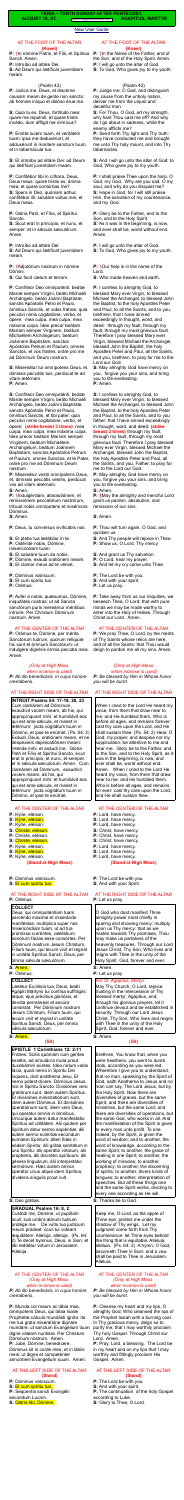#### **GOSPEL Luke 18: 9-14**

In illo témpore: Dixit Jesus ad quosdam, qui in se confidébant tamquam justi, et aspernabántur céteros, parábolam istam: Duo hómines ascendérunt in templum ut orárent: unus pharisǽus, et alter publicánus. Pharisǽus stans, haec apud se orábat; Deus grátias ago tibi, quia non sum sicut céteri hóminum: captóres, injústi, adúlteri: velut étiam hic publicánus. Jejúno bis in sábbato: décimas do ómnium, quæ possídeo. Et publicánus a longe stans nolébat nec óculus ad cælum leváre: sed percutiébat pectus suum, dicens: Deus, propítius esto mihi peccatóri. Dico vobís: descéndit hic justificátus in domum suam ab illo: quia omnis qui se exáltat, humiliábitur: et qui se humíliat, exaltábitur.

**S:** Laus tibi, Christe. **P:** Per evangélica dicta deleántur nostra delícta.

# AT THE CENTER OF THE ALTAR

**P:** Dóminus vobíscum.

**S:** Et cum spíritu tuo.

**P:** Orémus.

# **(Sit)**

# **OFFERTORY Psalms 24: 1-3**

Ad te, Dómine, levávi ánimam meam: Deus meus, in te confído, non erubéscam: neque irrídeant me inimíci mei: étenim univérsi, qui te exspéctant, non confundéntur.

**P:** Súscipe, sancte Pater, omnípotens ætérne Deus, hanc immaculátam hóstiam, quam ego indígnus fámulus tuus óffero tibi, Deo meo vivo et vero, pro innumerabílibus peccátis, et offensiónibus, et negligéntiis meis, et pro ómnibus circumstántibus, sed et pro ómnibus fidélibus christiánis vivis atque defúnctis: ut mihi, et illis profíciat ad salútem in vitam ætérnam. Amen.

#### AT THE RIGHT SIDE OF THE ALTAR

**P:** Deus, qui humánæ substántiæ dignitátem mirabíliter condidísti, et mirabílius reformásti: da nobis per hujus aquæ et vini mystérium, ejus divinitátis esse consórtes, qui humanitátis nostræ fíeri dignátus est párticeps, Jesus Christus Fílius tuus Dóminus noster: Qui tecum vivit et regnat in unitáte Spíritus Sancti, Deus: per ómnia sǽcula sæculórum. Amen.

# AT THE CENTER OF THE ALTAR

**P:** Offérimus tibi, Dómine, cálicem salutáris tuam deprecántes cleméntiam: ut in conspéctu divínæ majestátis tuæ, pro nostra, et totíus mundi salúte cum odóre suavitátis ascéndat. Amen. In spíritu humilitátis, et in ánimo contríto suscipiámur a te, Dómine, et sic fiat sacrifícium nostrum in conspéctu tuo hódie, ut pláceat tibi, Dómine Deus. Veni, sanctificátor omnípotens ætérne Deus: et bénedic hoc sacrifícium, tuo sancto nómini præparátum.

#### *(Only at High Mass when incense is used)*

*P: Per intercessiónem beáti Michǽlis Archángeli, stantis a dextris altáris incénsi, et ómnium electórum suórum, incénsum istud dignétur Dóminus benedícere, et in odórem suavitátis accípere. Per Christum Dóminum nostrum. Amen.*

*P: Incénsum istud a te benedíctum, ascéndat ad te, Dómine, et descéndat super nos misericórdia tua. P: Dirigátur, Dómine, orátio mea, sicut incénsum, in conspéctu tuo: elev*á*tio m*á*nuum me*á*rum sacrifícium vespertínum. Pone, Dómine, custódiam ori meo, et óstium circumstántiæ l*á*biis meis: ut non declínet cor meum in verba malítiæ, ad excusándas excusatiónes in peccátis. P: Accéndat in nobis Dóminus ignem sui amóris, et flamma ætérnæ caritátis. Amen.*

**P:** Sanctus *a*, Sanctus *a*, Sanctus *a*, Dóminus Deus Sábaoth. Pleni sunt cæli et terra glória tua. Hosánna in excélsis. †Benedíctus qui venit in nómine Dómini. Hosánna in excélsis.

# AT THE RIGHT SIDE OF THE ALTAR

**P:** Lavábo inter innocéntes manus meas: et circumdábo altáre tuum, Dómine: Ut áudiam vocem laudis, et enárrem univérsa mirabília tua. Dómine, diléxi decórem domus tuæ, et locum habitatiónis glóriæ tuæ. Ne perdas cum ímpiis, Deus, ánimam meam, et cum viris sánguinum vitam meam: In quorum mánibus iniquitátes sunt: déxtera eórum repléta est munéribus. Ego autem in innocéntia mea ingréssus sum: rédime me, et miserére mei. Pes meus stetit in dirécto: in ecclésiis benedícam te, Dómine. Glória Patri, et Filio, et Spirítui Sancto. Sicut erat in princípio, et nunc, et semper: et in sécula sæculórum. Amen.

#### AT THE CENTER OF THE ALTAR

**P:** A Hanc ígitur oblatiónem servitútis nostræ, sed et cunctæ famíliæ tuæ, quǽsumus, Dómine, ut placátus accípias: diésque nostros in tua pace dispónas, atque ab ætérna damnatióne nos éripi, et in electórum tuórum júbeas grege numerári. Per Christum Dóminum nostrum. Amen.

**P:** Súscipe, sancta Trínitas, hanc oblatiónem, quam tibi offérimus ob memóriam passiónis, resurrectiónis, et ascensiónis Jesu Christi Dómini nostri: et in honórem beátæ Maríæ semper Vírginis, et beáti Joánnis Baptístæ, et sanctórum Apostolórum Petri et Pauli, et istórum, et ómnium Sanctórum: ut illis profíciat ad honórem, nobis autem ad salútem: et illi pro nobis intercédere dignéntur in cælis, quorum memóriam

**P:** Receive, O Holy Father, almighty and eternal God, this spotless host, which I, Thine unworthy servant, offer unto Thee, my living and true God, for my innumerable sins, offenses, and negligences, and for all here present; and also for all faithful Christians both living and dead, that it may profit me and them for salvation unto life everlasting. Amen.

tremunt Potestátes. Cæli cælorúmque Virtútes, ac beáta Séraphim, sócia exsultatióne concélebrant. Cum quibus et nostras voces, ut admítti júbeas deprecámur, súpplici confessióne dicéntes:

# **(Kneel)**

#### **THE ROMAN CANON** *(silently)*

**P:** Te ígitur, clementíssime Pater, per Jesum Christum Fílium tuum, Dóminum nostrum, súpplices rogámus, ac pétimus uti accépta hábeas, et benedícas, hæc dona, hæc múnera, hæc sancta sacrifícia illibáta, in primis, quæ tibi offérimus pro Ecclésia tua sancta cathólica: quam pacificáre, custodíre, adunáre, et régere dignéris toto orbe terrárum: una cum fámulo tuo Papa nostro **N.**, et Antístite nostro **N.,** et ómnibus orthodóxis, atque cathólicæ et apostólicæ fidei cultóribus.

**P:** Meménto, Dómine, famulórum, famularúmque tuárum **N.**, et **N.**, et ómnium circumstántium, quorum tibi fides cógnita est, et nota devótio, pro quibus tibi offérimus: vel qui tibi ófferunt hoc sacrifícium laudis, pro se, suísque ómnibus: pro redemptióne animárum suárum, pro spe salútis et incolumitátis suæ: tibíque reddunt vota sua ætérno Deo, vivo et vero.

**P:** Communicántes, et memóriam venerántes, in primis gloriósæ semper Vírginis Maríæ, Genitrícis Dei et Dómini nostri Jesu Christi: sed et beáti Joseph, ejúsdem Vírginis Sponsi, et beatórum Apostolórum ac Mártyrum tuórum, Petri et Pauli, Andréæ, Jacóbi, Joánnis, Thomæ, Jacóbi, Philíppi, Bartholomǽi, Matthǽi, Simónis, et Thaddǽi: Lini, Cleti, Cleméntis, Xysti, Cornélii, Cypriáni, Lauréntii, Chrysógoni, Joánnis et Pauli, Cosmæ et Damiáni, et ómnium Sanctórum tuórum; quorum méritis precibúsque concédas, ut in ómnibus protectiónis tuæ muniámur auxílio. Per eúndem Christum Dóminum nostrum. Amen.

At that time, Jesus spoke this parable to some who trusted in themselves as just and despised others. Two men went up into the temple to pray: the one was a pharisee, and the other a publican. The pharisee standing, prayed thus with himself: O God, I give Thee thanks that I am not as the rest of men, extortioners, unjust, adulterers; as also is this publican. I fast twice in the week; I give tithes of all that I possess. And the publican standing afar off would not so much as lift up his eyes towards heaven, but struck his breast saying: O God, be merciful to me a sinner. I say to you, this man went down to his house justified rather than the other: because every one that exalts himself shall be humbled, and he that humbles himself shall be exalted.

**S:** Praise to Thee, O Christ. **P:** May our offenses be erased by the words of the Gospel.

### AT THE CENTER OF THE ALTAR

**P:** The Lord be with you. **S:** And with your spirit. **P:** Let us pray.

#### **(Sit)**

To Thee, O Lord, have I lifted up my soul: in Thee, O my God, I put my trust, let me not be ashamed: neither let my enemies laugh at me: for none of them that wait on Thee shall, be confounded.

| dignéntur in cælis, quorum memóriam<br>ágimus in terris. Per eúndem Christum<br>Dóminum nostrum. Amen.                                                                                                                                                                                                                                           | deign to intercede in heaven for us<br>who honor their memory here on earth.<br>Through the same Christ, our Lord.<br>Amen.                                                                                                                                                                                                                    |
|--------------------------------------------------------------------------------------------------------------------------------------------------------------------------------------------------------------------------------------------------------------------------------------------------------------------------------------------------|------------------------------------------------------------------------------------------------------------------------------------------------------------------------------------------------------------------------------------------------------------------------------------------------------------------------------------------------|
| <b>P:</b> Oráte fratres: ut meum ac vestrum<br>sacrifícium acceptábile fiat apud Deum<br>Patrem omnipoténtem.<br>S: Suscípiat Dóminus sacrifícium de<br>mánibus tuis ad laudem, et glóriam<br>nóminis sui, ad utilitátem quoque<br>nostram, totiúsque Ecclésiæ suæ<br>sanctæ.                                                                    | <b>P:</b> Pray brethren, that my sacrifice and<br>yours may be acceptable to God the<br>Father almighty.<br>S: May the Lord receive the sacrifice<br>from your hands, to the praise and<br>glory of His name, to our benefit, and<br>that of all His holy Church.                                                                              |
| P: Amen.                                                                                                                                                                                                                                                                                                                                         | <b>P</b> : Amen.                                                                                                                                                                                                                                                                                                                               |
| <b>SECRET</b> (silently)<br>Tíbi, Dómine, sacrifícia dicáta<br>reddántur: quæ sic ad honórem<br>nóminis tui deferénda tribuísti, ut<br>éadem remédia fíeri nostra<br>præstáres. Per Dóminum nostrum<br>Jesum Christum, Fílium tuum, qui<br>tecum vivit et regnat in unitate<br>Spíritus Sancti, Deus, per ómnia<br>sæcula sæculórum.             | Let the appointed sacrifices be<br>offered to Thee, O Lord: which Thou<br>hast granted so to be offered to the<br>honor of Thy Name, that they may<br>themselves become healing remedies<br>unto us. Through our Lord Jesus<br>Christ, Thy Son, Who lives and reigns<br>with Thee in the unity of the Holy<br>Spirit, God, forever and ever.   |
| <b>SECRET</b> (silently)<br>Súscipe, Dómine, múnera, quæ in<br>ejus tibi solemnitáte deférimus: cujus<br>nos confídimus patrocínio liberári.<br>Per Dóminum nostrum Jesum<br>Christum, Fílium tuum, qui tecum vivit<br>et regnat in unitáte Spíritus Sancti,<br>Deus,                                                                            | For St. Agapitus, Martyr<br>Receive, O Lord, the gifts which we<br>present to Thee on the feast day of<br>him by whose patronage we hope to<br>be delivered. Through our Lord<br>Jesus Christ, Thy Son, Who lives and<br>reigns with Thee in the unity of the<br>Holy Spirit, God,                                                             |
| (aloud, to conclude the Secret Prayer)<br>P:  per ómnia sæcula sæculórum.<br><b>(Stand at High Mass)</b>                                                                                                                                                                                                                                         | <b>P:</b> forever and ever.<br><b>(Stand at High Mass)</b>                                                                                                                                                                                                                                                                                     |
| S: Amen.<br>P: Dóminus vobíscum.<br>S: <mark>Et cum spíritu tuo.</mark><br><b>P:</b> Sursum corda.<br>S: Habémus ad Dóminum.<br>P: Grátias agámus Dómino Deo<br>nostro.<br>S: Dignum et justum est.                                                                                                                                              | S: Amen.<br><b>P:</b> The Lord be with you.<br>S: And with your spirit.<br>P: Lift up your hearts.<br>S: We have lifted them up to the Lord.<br><b>P:</b> Let us give thanks to the Lord our<br>God.<br><b>S:</b> It is fitting and just.                                                                                                      |
| (This Preface is said on weekdays.)<br><b>COMMON PREFACE</b><br>Vere dignum et justum est, æquum et<br>salutáre, nos tibi semper, et ubíque<br>grátias ágere: Dómine sancte, Pater<br>omnípotens, ætérnæ Deus: per<br>Christum Dóminum nostrum. Per<br>quem majestátem tuam laudant<br>Angeli, adórant Dominatiónes,<br>tremunt Potestátes. Cæli | (This Preface is said on weekdays.)<br>It is truly fitting and just, proper and<br>beneficial, that we should always and<br>everywhere, give thanks unto Thee,<br>holy Lord, Father almighty,<br>everlasting God, through Christ our<br>Lord. Through whom the Angels<br>praise Thy majesty, the Dominations<br>adore, the Powers tremble: the |

#### AT THE RIGHT SIDE OF THE ALTAR

**P:** O God, Who wonderfully formed the dignity of human nature, and more wonderfully restored it, grant us through the mystery of this water and wine, to be made participants of His divinity, Who condescended to become a partaker of our humanity, Jesus Christ, Thy Son, our Lord, Who with Thee, lives and reigns in the unity of the Holy Spirit, God, forever and ever. Amen.

AT THE CENTER OF THE ALTAR **P:** We offer Thee, O Lord, the chalice of salvation, pleading Thy clemency, that it may ascend in the sight of Thy divine majesty, with a sweet fragrance, for our salvation and for that of the whole world. Amen. In a humble spirit and a contrite heart may we be received by Thee, O Lord, and let our sacrifice be so made in Thy sight this day that it may please Thee, O Lord God. Come, O sanctifier, almighty and eternal God, and bless this sacrifice prepared for Thy holy name.

#### *(Only at High Mass when incense is used)*

*P: By the intercession of blessed Michael the Archangel, who stands at the right hand of the altar of incense, and of all His elect, may the Lord deign to bless this incense, and to receive it as a sweet fragrance, through Christ our Lord.*

*P: May this incense, blessed by Thee, ascend to Thee, O Lord, and may Thy mercy descend upon us.*

*P: Let my prayer be directed, O Lord, as incense in Thy sight, the lifting up of my hands as an evening sacrifice. Set a watch, O Lord, before my mouth: and a door round about my lips: that my heart may not incline to evil words: to make excuses in sins.*

*P: May the Lord enkindle in us the fire of His love and the flame of everlasting charity. Amen.*

#### AT THE RIGHT SIDE OF THE ALTAR

**P:** I will wash my hands among the innocent, and I will compass Thine altar, O Lord, that I may hear the voice of praise: and tell of all Thy wondrous deeds. I have loved, O Lord, the beauty of Thy house and the place where Thy glory dwelleth. Destroy not my soul, O God, with the wicked, nor my life with men of blood. In whose hands are iniquities, their right hand is full with gifts. But I have walked in my innocence: redeem me, and have mercy on me. My foot has stood on the right path; in the churches I will bless Thee, O Lord. Glory be to the Father, and to the Son, and to the Holy Spirit. As it was in the beginning, is now, and ever shall be, world without end. Amen.

AT THE CENTER OF THE ALTAR **P:** Receive, O holy Trinity, this oblation which we offer to Thee in remembrance of the Passion, Resurrection, and Ascension of Our Lord Jesus Christ, and in honor of blessed Mary, ever Virgin, blessed John the Baptist, the holy Apostles Peter and Paul, and of these and of all the Saints; that it may avail unto their honor and our salvation, and may they deign to intercede in heaven for us who honor their memory here on earth.

heavens and the hosts of heaven,

and the blessed Seraphim, together

celebrate in exultation. With whom,

we pray Thee, command that our

voices of supplication also be

admitted in confessing Thee saying:

# **(Kneel)**

**P:** Holy, holy, holy, Lord God of Hosts! Heaven and earth are filled with Thy glory. Hosanna in the highest! †Blessed is He Who comes in the name of the Lord. Hosanna in the highest!

#### **THE ROMAN CANON**

**P:** Therefore, most merciful Father, we humbly pray and entreat Thee, through Jesus Christ, Thy Son, Our Lord, that Thou would accept and bless these gifts, these offerings, these holy and spotless sacrifices, which, in the first place, we offer Thee for Thy holy Catholic Church: deign to pacify, to guard, to unite, and to govern her throughout the world, together with Thy servant **N.**, our Pope, and **N.**, our Bishop; and all orthodox believers of the Catholic and apostolic faith.

**P:** Be mindful, O Lord, of Thy servants and handmaids **N.** and **N.**, and of all here present, whose faith and devotion are known unto Thee, for whom we offer, or who offer to Thee, this sacrifice of praise for themselves, and for all their own, for the redemption of their souls, for their hope of salvation and safety; and who pay their vows to Thee, the everlasting, living, and true God.

**P:** Having communion with, and venerating first of all the memory of the glorious and ever Virgin Mary, Mother of our God and Lord Jesus Christ; and also of blessed Joseph, Spouse of the same Virgin, and of Thy blessed Apostles and Martyrs, Peter and Paul, Andrew, James, John, Thomas, James, Philip, Bartholomew, Matthew, Simon and Thaddeus; of Linus, Cletus, Clement, Sixtus, Cornelius, Cyprian, Lawrence, Chrysogonus, John and Paul, Cosmas and Damian, and all Thy Saints, by whose merits and prayers, grant that in all things we may be defended by the help of Thy protection. Through the same Christ, our Lord. Amen.

**P:** We therefore beseech Thee, O Lord, to graciously accept this oblation of our service, as also of Thy entire family; dispose our days in Thy peace, save us from eternal damnation, and command that we be numbered in the flock of Thine elect. Through Christ our Lord. Amen.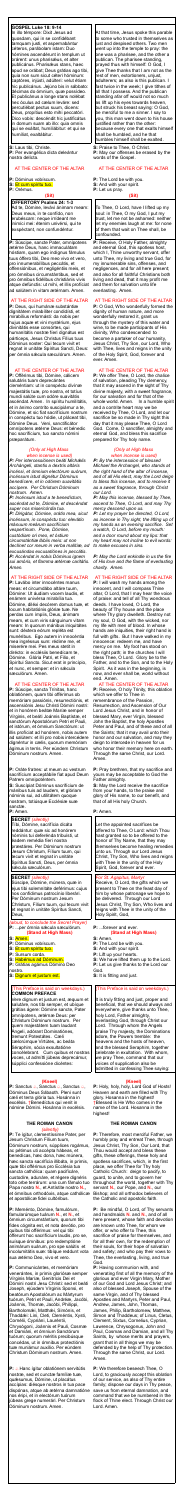**P:** Quam oblatiónem tu, Deus, in ómnibus, quǽsumus, benedíctam, adscríptam, ratam, rationábilem, acceptabilémque fácere dignéris: ut nobis Corpus, et Sanguis fiat dilectíssimi Fílii tui Dómini nostri Jesu Christi.

Accípite, et manducáte ex hoc omnes, HOC EST ENIM CORPUS MEUM.  $\bigoplus \bigoplus \bigoplus$ 

**P:** Qui prídie quam paterétur, accépit panem in sanctas, ac venerábiles manus suas, et elevátis óculis in cælum ad te Deum Patrem suum omnipoténtem, tibi grátias agens, benedíxit, fregit, dedítque discípulis suis, dicens:

**P:** Símili modo postquam cænátum est, accípiens et hunc præclárum Cálicem in sanctas ac venerábiles manus suas: item tibi grátias agens, benedíxit, dedítque discípulis suis, dicens:

Accípite, et bíbite ex eo omnes, HIC EST ENIM CALIX SÁNGUINIS MEI, NOVI ET AETÉRNI

TESTAMÉNTI: MYSTÉRIUM FÍDEI: QUI PRO VOBIS ET PRO MULTIS EFFUNDÉTUR IN REMISSIÓNEM PECCATÓRUM.

Hæc quotiescúmque fecéritis, in mei memóriam faciétis.

#### $A A A$

**P:** Unde et mémores, Dómine, nos servi tui, sed et plebs tua sancta, ejúsdem Christi Fílii tui Dómini nostri tam beátæ passiónis, nec non et ab ínferis resurrectiónis, sed et in cælos gloriósæ ascensiónis: offérimus præcláræ majestáti tuæ de tuis donis, ac datis, hóstiam puram, hóstiam sanctam, hóstiam immaculátam, Panem sanctum vitæ ætérnæ, et Cálicem salútis perpétuæ.

**P:** Supra quæ propítio ac seréno vultu respícere dignéris; et accépta habére, sícuti accépta habére dignátus es múnera púeri tui justi Abel, et sacrifícium Patriárchæ nostri Ábrahæ: et quod tibi óbtulit summus sacérdos tuus Melchísedech, sanctum sacrifícium, immaculátam hóstiam.

*(aloud, to conclude the Canon)* **P:** Per ómnia sæcula sæculórum.

**P:** Líbera nos, quésumus, Dómine, ab ómnibus malis, prætéritis,

præséntibus, et futúris: et intercedénte beáta et gloriósa semper Vírgine Dei Genitríce María, cum beátis Apóstolis tuis Petro et Paulo, atque Andréa, et ómnibus Sanctis, da propítius pacem in diébus nostris: ut ope misericórdiæ tuæ adjúti, et a peccáto simus semper líberi et ab omni perturbatióne secúri. Per eúndem Dominum nostrum Jesum Christum Fílium tuum. Qui tecum vivit et regnat in unitáte Spíritus Sancti, Deus, per ómnia sæcula sæculórum.

**P:** Súpplices te rogámus, omnípotens Deus: jube hæc perférri per manus sancti Ángeli tui in sublíme altáre tuum, in conspéctu divínæ majestátis tuæ: ut quotquot, ex hac altáris participatióne sacrosánctum Fílii tui, Corpus, et Sánguinem sumpsérimus, omni benedictióne cælésti et grátia repleámur. Per eúndem Christum Dóminum nostrum. Amen.

#### **P:** Meménto étiam, Dómine,

famulórum, famularúmque tuarum **N.** et **N.** qui nos præcessérunt cum signo fídei, et dórmiunt in somno pacis. Ipsis, Dómine, et ómnibus in Christo quiescéntibus, locum refrigérii, lucis et pacis, ut indúlgeas, deprecámur. Per eúndem Christum Dóminum nostrum. Amen.

**P:** Nobis quoque peccatóribus fámulis tuis, de multitúdine miseratiónum tuárum sperántibus, partem áliquam, et societátem donáre dignéris, cum tuis sanctis Apóstolis et Martýribus: cum Joánne, Stéphano, Matthía, Bárnaba, Ignátio, Alexándro, Marcellíno, Petro, Felicitáte, Perpétua, Ágatha, Lúcia, Agnéte, Cæcília, Anastásia, et ómnibus Sanctis tuis: intra quorum nos consórtium, non æstimátor mériti, sed véniæ, quæsumus, largítor admítte. Per Christum Dóminum nostrum.

**P:** Per quem hæc ómnia, Dómine, semper bona creas, sanctíficas, vivíficas, benedícis, et præstas nobis. Per ipsum, et cum ipso, et in ipso, est tibi Deo Patri omnipoténti, in unitáte Spíritus Sancti, omnis honor, et glória.

Dómine, non sum dignus  $\triangle$ , ut intres sub tectum meum: sed tantum dic verbo, et sanábitur ánima mea. Dómine, non sum dignus  $\triangle$ , ut intres sub tectum meum: sed tantum dic verbo, et sanábitur ánima mea. Dómine, non sum dignus  $\triangle$ , ut intres sub tectum meum: sed tantum dic verbo, et sanábitur ánima mea.

# **(Stand at High Mass)**

**S:** Amen.

**P:** Orémus. Præcéptis salutáribus móniti, et divína institutióne formáti, audémus dícere:

Pater noster, qui es in cælis: Sanctificétur nomen tuum: Advéniat regnum tuum: Fiat volúntas tua, sicut in cælo, et in terra. Panem nostrum quotidiánum da nobis hódie: Et dimítte nobis débita nostra, sicut et nos dimíttimus debitóribus nostris. Et ne nos indúcas in tentatiónem: **S:** Sed líbera nos a malo.

**P:** Amen

#### **S:** Amen.

**P:** Pax Dómini sit semper vobíscum.

# **S:** Et cum spíritu tuo. **(Kneel at High Mass)**

**P:** Hæc commíxtio, et consecrátio Córporis et Sánguinis Dómini nostri Jesu Christi fiat accipiéntibus nobis in vitam ætérnam. Amen.

Agnus Dei, qui tollis peccáta mundi: **(strike breast)** miserére nobis.

Agnus Dei, qui tollis peccáta mundi: **(strike breast)** miserére nobis.

Agnus Dei, qui tollis peccáta mundi: **(strike breast)** dona nobis pacem.

**P:** Dómine Jesu Christe, qui dixísti Apóstolis tuis: Pacem relínquo vobis, pacem meam do vobis: ne respícias peccáta mea, sed fidem Ecclésiæ tuæ: eámque secúndum voluntátem tuam pacificáre et coadunáre dignéris: Qui vivis et regnas Deus per ómnia sæcula sæculórum. Amen.

**P:** Dómine Jesu Christe, Fili Dei vivi, qui ex voluntáte Patris, cooperánte Spíritu Sancto, per mortem tuam mundum vivificásti: líbera me per hoc sacrosánctum Corpus et Sánguinem tuum ab ómnibus iniquitátibus meis, et univérsis malis: et fac me tuis semper inhærére mandátis, et a te numquam separári permíttas: Qui cum eódem Deo Patre et Spiritu Sancto vivis et regnas Deus in sǽcula sæculórum. Amen.

**P:** Percéptio Córporis tui, Dómine Jesu Christe, quod ego indígnus súmere præsúmo, non mihi provéniat in judícium et condemnatiónem: sed pro tua pietáte prosit mihi ad tutaméntum mentis et córporis, et ad medélam percipiéndam: Qui vivis et regnas cum Deo Patre in unitáte Spíritus Sancti, Deus, per ómnia sæcula sæculórum. Amen.

**P:** Panem cæléstem accípiam, et nomen Dómini invocábo.

**P:** Corpus Dómini nostri Jesu Christi custódiat ánimam meam in vitam ætérnam. Amen.

**P:** Quid retríbuam Dómino pro ómnibus quæ retríbuit mihi? Cálicem salutáris accípiam, et nomen Dómini invocábo. Laudans invocábo Dóminum, et ab inimícis meis salvus ero.

**P:** Sanguis Dómini nostri Jesu Christi custódiat ánimam meam in vitam ætérnam. Amen.

**P:** Ecce Agnus Dei, ecce qui tollit peccáta mundi.

**S:** Dómine, non sum **(strike breast)** dignus, ut intres sub tectum meum: sed tantum dic verbo, et sanábitur ánima mea.

**S:** Dómine, non sum **(strike breast)**  dignus, ut intres sub tectum meum: sed tantum dic verbo, et sanábitur ánima mea.

**S:** Dómine, non sum **(strike breast)**  dignus, ut intres sub tectum meum: sed tantum dic verbo, et sanábitur ánima mea.

#### AT THE COMMUNION RAIL

**P:** Corpus Dómini nostri Jesu Christi custódiat ánimam tuam in vitam ætérnam. Amen.

### AT THE CENTER OF THE ALTAR

**P:** Quod ore súmpsimus, Dómine, pura mente capiámus: et de múnere temporáli fiat nobis remédium sempitérnum.

**P:** Corpus tuum, Dómine, quod sumpsi, et Sanguis, quem potávi, adhæreat viscéribus meis: et præsta; ut in me non remáneat scélerum mácula, quem pura et sancta refecérunt sacraménta: Qui vivis et regnas in sǽcula sæculórum, Amen.

# AT THE RIGHT SIDE OF THE ALTAR

**COMMUNION Psalms 50: 21**  Acceptábis sacrifícium justítiæ, oblatiónes et holocáusta super altáre tuum, Dómine.

# AT THE CENTER OF THE ALTAR

**(Stand at High Mass) P:** Dóminus vobíscum. **S:** Et cum spíritu tuo.

**P:** Which oblation, do Thou, O God, deign in all respects to make blessed, approved, ratified, reasonable and acceptable, so that it may become for us the Body and Blood of Thy most beloved Son, our Lord, Jesus Christ.

**P:** Who, the day before He suffered, took bread into His holy and venerable hands, and with His eyes raised to heaven, unto Thee, God, His almighty Father, giving thanks to Thee, He blessed it, broke it, and gave it to His disciples saying: Take, all of you, and eat of this:

FOR THIS IS MY BODY.

**P:** In like manner, after He had supped, taking also this excellent chalice into His holy and venerable hands, and giving thanks to Thee, He blessed it, and gave it to His disciples, saying: Take, all of you, and drink of this: FOR THIS IS THE CHALICE OF MY BLOOD OF THE NEW AND ETERNAL TESTAMENT: THE MYSTERY OF FAITH: WHICH SHALL BE POURED OUT FOR YOU AND FOR MANY UNTO THE REMISSION OF SINS. As often as you shall do these things, you do them in memory of Me.

**P:** Wherefore, Lord, we, Thy servants, but also Thy holy people, mindful of the same Christ, Thy Son, our Lord, of His blessed passion, and of His resurrection from the grave, and of His glorious ascension into heaven, offer unto Thy most excellent majesty of Thine own gifts, bestowed upon us, a pure victim, a holy victim, an unspotted victim, the holy Bread of eternal life and the Chalice of everlasting salvation.

**P:** Deign to regard them with a gracious and serene countenance, and to accept them, as Thou didst deign to accept the gifts of Thy just servant Abel, and the sacrifice of Abraham our Patriarch, and that which Thy chief priest Melchisedech offered to Thee, a holy sacrifice, an unspotted victim.

**P:** Humbly we pray Thee, almighty God, command these offerings to be borne by the hands of Thy holy Angel to Thine altar on high, in the sight of Thy divine majesty, so that as many of us as shall, by partaking from this altar, consume the most holy Body and Blood of Thy Son, may be filled with every heavenly grace and blessing. Through the same Christ our Lord. Amen.

**P:** Be mindful also, O Lord, of Thy servants and handmaids **N.** and **N.** who have gone before us with the sign of faith and rest in the sleep of peace. To these, O Lord, and to all who rest in Christ, we plead that you grant a place of comfort, light, and peace. Through the same Christ our Lord. Amen.

**P:** To us sinners also, Thy servants, trusting in the multitude of Thy mercies, deign to grant some part and fellowship with Thy holy Apostles and Martyrs, with John, Stephen, Matthias, Barnabas, Ignatius, Alexander, Marcellinus, Peter, Felicitas, Perpetua, Agatha, Lucy, Agnes, Cecilia, Anastasia, and with all Thy Saints, into whose company, we beseech Thee, not as appraiser of merit but as bestower of pardon, to admit us. Through Christ our Lord.

**P:** Through Whom, O Lord, Thou always create, sanctify, quicken, bless and bestow upon us all good things. Through Him and with Him and in Him is to Thee, God the Father almighty, in the unity of the Holy Spirit, all honor and glory,

**P:** Forever and ever.

#### **(Stand at High Mass)**

**S:** Amen.

**P:** Let us pray: Admonished by Thy saving precepts, and following Thy divine institution, we dare to say: Our Father, Who art in heaven, hallowed be Thy name; Thy kingdom come; Thy will be done on earth as it is in heaven. Give us this day our daily bread. And forgive us our trespasses as we forgive those who trespass against us. And lead us not into temptation.

**S:** But deliver us from evil. **P:** Amen.

**P:** Deliver us, we beseech Thee, O Lord, from all evils, past, present, and to come; and by the intercession of the blessed and glorious ever-Virgin Mary, Mother of God, together with Thy blessed Apostles, Peter and Paul, and Andrew, and all the Saints, mercifully grant peace in our days, that sustained by the help of Thy mercy, we may be always free from sin and secure from all disturbance. Through the same Jesus Christ, Thy Son, our Lord, Who lives and reigns with Thee, in the unity of the Holy Spirit, God, forever and ever.

**S:** Amen.

**P:** The peace of the Lord be always with you. **S:** And with your spirit.

# **(Kneel at High Mass)**

**P:** May this mingling and consecration of the Body and Blood of our Lord Jesus Christ be to us who receive it effectual unto eternal life. Amen.

Lamb of God, Who takes away the sins of the world, **(strike breast)** have mercy on us.

Lamb of God, Who takes away the sins of the world, **(strike breast)** have mercy on us.

Lamb of God, Who takes away the sins of the world, **(strike breast)** grant us peace.

**P:** O Lord Jesus Christ, Who said to Thine Apostles: Peace I leave you, My peace I give you; regard not my sins, but the faith of Thy Church, and deign to grant her peace and to unify her according to Thy will: Who lives and reigns God, forever and ever. Amen.

**P:** Lord Jesus Christ, Son of the living God, Who, by the will of the Father, with the cooperation of the Holy Spirit, hast by Thy death given life to the world; deliver me by this Thy most sacred Body and Blood, from all my sins and from all evils. Make me always cleave to Thy commandments, and never permit me to be separated from Thee, Who with the same God the Father and the Holy Spirit, lives and reigns, God, forever and ever. Amen.

**P:** Let not the partaking of Thy Body, O Lord Jesus Christ, which I, unworthy, presume to receive, turn to my judgment and condemnation; but through Thy kindness, may it benefit me, a safeguard both of mind and body, and a certain remedy. Who with God the Father, in the unity of the Holy Spirit, lives and reigns God, forever and ever. Amen.

**P:** I will take the Bread of heaven, and will call upon the name of the Lord.

Lord, I am not worthy that Thou should enter under my roof; but only say the word and my soul shall be healed. Lord, I am not worthy that Thou should enter under my roof; but only say the word and my soul shall be healed. Lord, I am not worthy that Thou should enter under my roof; but only say the word and my soul shall be healed.

**P:** May the Body of our Lord Jesus Christ preserve my soul unto life everlasting. Amen.

**P:** What return shall I render unto the

Lord for all He has given me? I will take the Chalice of salvation, and I will call upon the name of the Lord. Praising I will call upon the Lord, and I shall be saved from my enemies.

**P:** May the Blood of our Lord Jesus Christ preserve my soul to life everlasting. Amen.

**P:** Behold the Lamb of God, behold Him who takes away the sins of the world.

**S:** Lord, I am **(strike breast)** not worthy that Thou should enter under my roof; but only say the word and my soul shall be healed.

**S:** Lord, I am **(strike breast)** not worthy that Thou should enter under my roof; but only say the word and my soul shall be healed.

**S:** Lord, I am **(strike breast)** not worthy that Thou should enter under my roof; but only say the word and my soul shall be healed.

# AT THE COMMUNION RAIL

**P:** May the Body of our Lord Jesus Christ preserve your soul unto everlasting life. Amen.

### AT THE CENTER OF THE ALTAR

**P:** Grant, O Lord, that what we have taken with our mouth, we may receive with a pure mind; and from a temporal gift may it become to us an eternal remedy.

**P:** May Thy Body, O Lord, which I have consumed, and Thy Blood which I have drunk, cling to my vitals; and grant that no wicked stain may remain in me, whom these pure and holy mysteries have refreshed. Who lives and reigns, forever and ever. Amen.

#### AT THE RIGHT SIDE OF THE ALTAR

Thou wilt accept the sacrifice of justice, oblations and holocausts, upon Thine altar, O Lord.

# AT THE CENTER OF THE ALTAR

#### **(Stand at High Mass)**

- **P:** The Lord be with you. **S:** And with your spirit.
-